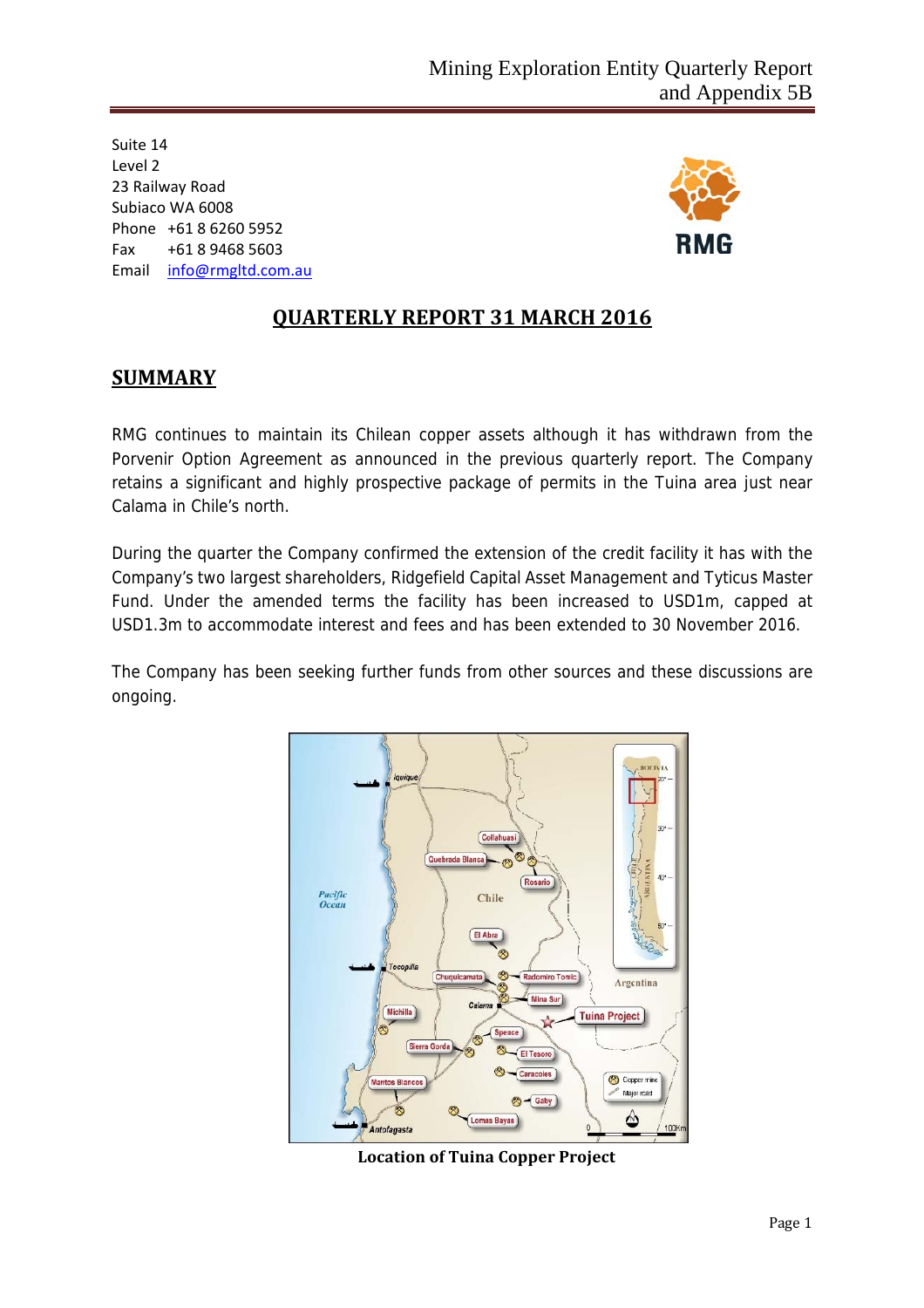## **Corporate and Finance**

The Company has AUD\$5,000 in cash and bank deposits at the end of the quarter and unused credit facilities of AUD\$146,000. Company personnel continue to conserve cash by accepting minimal or no cash payments for work done for the Company.

Annexure 1 below is a list of the tenements held or under application by the Company in compliance with LR 5.3.3.

Ends

For further information please contact:

Mr Robert Kirtlan +61 8 6260 5952



**View of Chuquicamata Mine dumps from Tuina**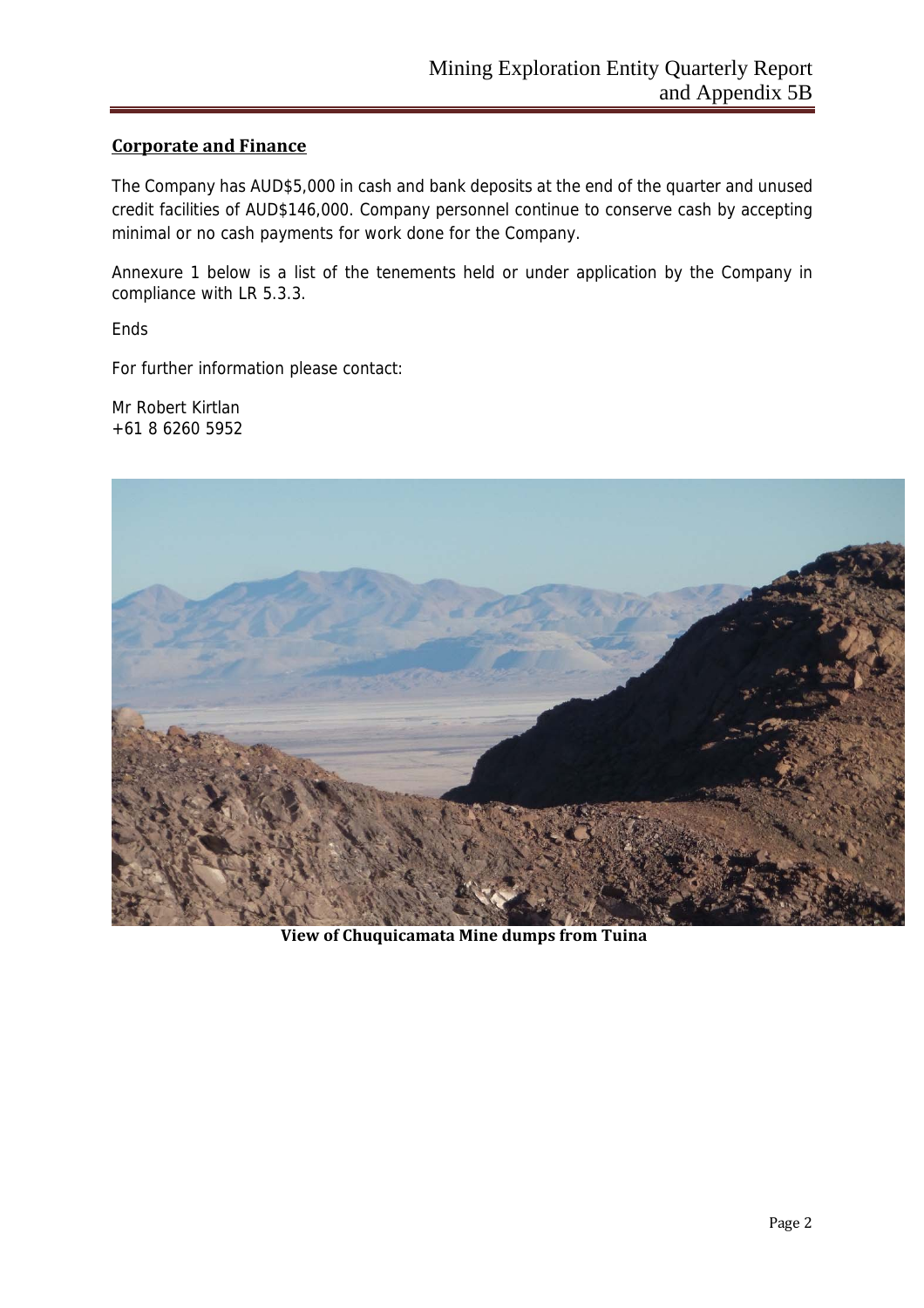#### ANNEXURE ONE – LR5.3.3

| <b>Country</b>                       | <b>Name</b>                   | Holder                               | Interest at<br>beginning of                                       | Change during the<br>quarter                          |
|--------------------------------------|-------------------------------|--------------------------------------|-------------------------------------------------------------------|-------------------------------------------------------|
|                                      |                               | quarter                              |                                                                   |                                                       |
| Aust - Qld                           | Kamarga                       | <b>Teck Australia Pty</b>            | 0% - subject to                                                   | 0% - withdrawal from                                  |
|                                      |                               | Ltd                                  | RMG Earn-In                                                       | Earn-In                                               |
| Aust - Qld                           | Sandy Creek                   | Sunlander                            | 100%                                                              | 0% -surrendered                                       |
|                                      |                               | Nominees Pty Ltd                     |                                                                   |                                                       |
| Aust - Qld                           | Wangunda                      | Sunlander                            | 100%                                                              | 0% -surrendered                                       |
|                                      |                               | Nominees Pty Ltd                     |                                                                   |                                                       |
| Aust - Qld                           | <b>Horse Creek</b>            | Sunlander                            | 0% -subject to                                                    | 0% -transfer to Teck                                  |
|                                      |                               | Nominees Pty Ltd                     | <b>Teck Earn-In</b>                                               |                                                       |
| Chile, Region II                     | UF                            | Porvenir                             |                                                                   |                                                       |
| Chile, Region II                     | Dinko                         | Porvenir                             |                                                                   |                                                       |
| Chile, Region II                     | San Martin                    | Porvenir                             |                                                                   |                                                       |
| Chile, Region II                     | Las Mellizas                  | Porvenir                             | an Option to earn 100%<br>RNG's interest in the title sas 0% sith | during quarter.<br>RMG's Option to earn 100% foregone |
| Chile, Region II                     | Maria de la Luz               | Porvenir                             |                                                                   |                                                       |
| Chile, Region II                     | Macarena y                    | Porvenir                             |                                                                   |                                                       |
|                                      | Ximena                        |                                      |                                                                   |                                                       |
| Chile, Region II                     | Quenua                        | Porvenir                             |                                                                   |                                                       |
| Chile, Region II                     | San Jose                      | Porvenir                             |                                                                   |                                                       |
| Chile, Region II                     | Tamarugo                      | Porvenir                             |                                                                   |                                                       |
| Chile, Region II                     | Yareta                        | Porvenir                             |                                                                   |                                                       |
| Chile, Region II                     | Chanar                        | Porvenir                             |                                                                   |                                                       |
| Chile, Region II                     | Algarrobo                     | Porvenir                             |                                                                   |                                                       |
| Chile, Region II                     | Maria Gabriela                | Porvenir                             |                                                                   |                                                       |
| Chile, Region II                     | Codiciada                     | Porvenir                             |                                                                   |                                                       |
|                                      |                               |                                      |                                                                   |                                                       |
| Chile, Region II                     | Enero 1                       | Minera Tunia SpA                     |                                                                   |                                                       |
| Chile, Region II                     | Enero <sub>2</sub><br>Enero 3 | Minera Tunia SpA<br>Minera Tunia SpA |                                                                   | Held or th                                            |
| Chile, Region II                     |                               | Minera Tunia SpA                     | RMG's                                                             |                                                       |
| Chile, Region II                     | Enero 4<br>Enero 5            | Minera Tunia SpA                     |                                                                   |                                                       |
| Chile, Region II<br>Chile, Region II | Enero 6                       | Minera Tunia SpA                     |                                                                   |                                                       |
| Chile, Region II                     | Enero 7                       | Minera Tunia SpA                     |                                                                   |                                                       |
| Chile, Region II                     | Vicuna                        | Minera Tunia SpA                     | current interest is 100%                                          | e whole quarter - no change                           |
| Chile, Region II                     | Guanaco                       | Minera Tunia SpA                     |                                                                   |                                                       |
| Chile, Region II                     | Santa Rosa                    | Minera Tunia SpA                     |                                                                   |                                                       |
| Chile, Region II                     | La Teca 1                     | Minera Tunia SpA                     |                                                                   |                                                       |
| Chile, Region II                     | La Teca 2                     | Minera Tunia SpA                     |                                                                   |                                                       |
| Chile, Region II                     | La Teca 3                     | Minera Tunia SpA                     |                                                                   |                                                       |
| Chile, Region II                     | La Teca 4                     | Minera Tunia SpA                     |                                                                   |                                                       |
| Chile, Region II                     | La Teca 5                     | Minera Tunia SpA                     |                                                                   |                                                       |
| Chile, Region II                     | La Teca 6                     | Minera Tunia SpA                     |                                                                   |                                                       |
| Chile, Region II                     | Tuina 1                       | Minera Tunia SpA                     |                                                                   |                                                       |
| Chile, Region II                     | Tuina 2                       | Minera Tunia SpA                     |                                                                   |                                                       |
| Chile, Region II                     | Tuina 4                       | Minera Tunia SpA                     |                                                                   |                                                       |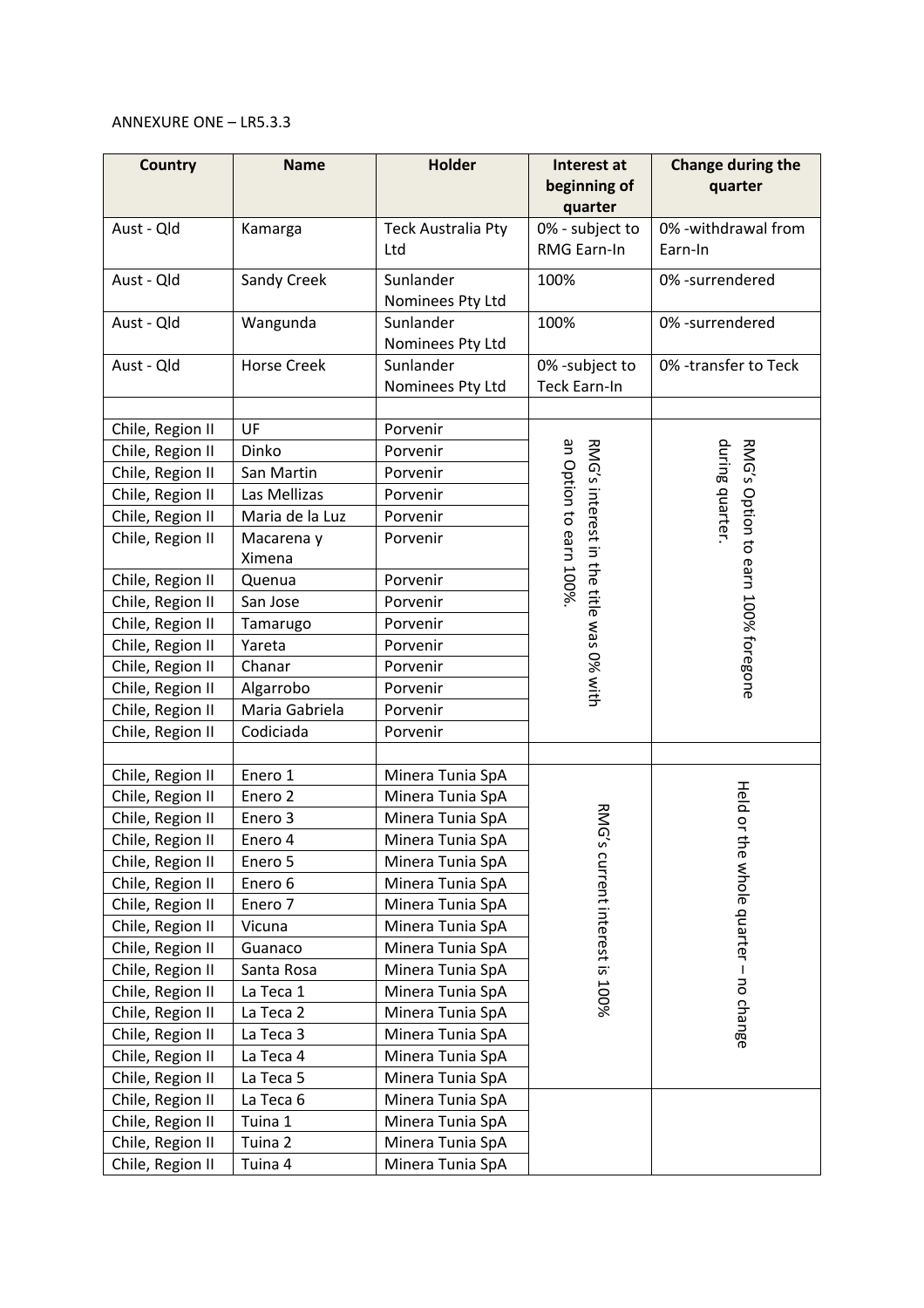| <b>Country</b>   | <b>Name</b>        | <b>Holder</b>    | Interest at                    | Change during the                     |
|------------------|--------------------|------------------|--------------------------------|---------------------------------------|
|                  |                    |                  | beginning of                   | quarter                               |
|                  |                    |                  | quarter                        |                                       |
| Chile, Region II | Tuina 6            | Minera Tunia SpA |                                |                                       |
| Chile, Region II | Matias2            | Minera Tunia SpA |                                |                                       |
| Chile, Region II | Esta 1             | Minera Tunia SpA |                                |                                       |
| Chile, Region II | Esta 2             | Minera Tunia SpA |                                |                                       |
| Chile, Region II | Esta Otra 2        | Minera Tunia SpA |                                |                                       |
| Chile, Region II | Ester              | Minera Tunia SpA |                                |                                       |
| Chile, Region II | Tuina 3            | Minera Tunia SpA |                                |                                       |
| Chile, Region II | Rosa Ester         | Minera Tunia SpA |                                |                                       |
| Chile, Region II | Paula              | Minera Tunia SpA |                                |                                       |
| Chile, Region II | Rio Seco 1         | Minera Tunia SpA |                                |                                       |
| Chile, Region II | Rio Seco 2         | Minera Tunia SpA |                                |                                       |
| Chile, Region II | Rio Seco 3         | Minera Tunia SpA |                                |                                       |
| Chile, Region II | Rio Seco 4         | Minera Tunia SpA |                                |                                       |
| Chile, Region II | <b>Barriales 1</b> | Minera Tunia SpA |                                |                                       |
| Chile, Region II | <b>Barriales 2</b> | Minera Tunia SpA |                                |                                       |
| Chile, Region II | Quimal 1           | Minera Tunia SpA |                                |                                       |
| Chile, Region II | Quimal 2           | Minera Tunia SpA |                                |                                       |
| Chile, Region II | Quimal 3           | Minera Tunia SpA |                                |                                       |
| Chile, Region II | Soren 7            | Minera Tunia SpA |                                |                                       |
| Chile, Region II | Oliver 5           | Minera Tunia SpA |                                |                                       |
| Chile, Region II | Noah               | Minera Tunia SpA |                                |                                       |
| Chile, Region II | Agnes              | Minera Tunia SpA |                                |                                       |
| Chile, Region II | Matias 4           | Minera Tunia SpA | RMG's current interest is 100% | Held or the whole quarter - no change |
| Chile, Region II | Molly              | Minera Tunia SpA |                                |                                       |
| Chile, Region II | Lotte              | Minera Tunia SpA |                                |                                       |
| Chile, Region II | Lisa               | Minera Tunia SpA |                                |                                       |
| Chile, Region II | Kenny              | Minera Tunia SpA |                                |                                       |
| Chile, Region II | Julie              | Minera Tunia SpA |                                |                                       |
| Chile, Region II | Greg               | Minera Tunia SpA |                                |                                       |
| Chile, Region II | Hannah             | Minera Tunia SpA |                                |                                       |
| Chile, Region II | Alejandro          | Minera Tunia SpA |                                |                                       |
| Chile, Region II | La Teca 7          | Minera Tunia SpA |                                |                                       |
| Chile, Region II | Mariana            | Minera Tunia SpA |                                |                                       |
| Chile, Region II | Explora 1          | Minera Tunia SpA |                                |                                       |
| Chile, Region II | Explora 2          | Minera Tunia SpA |                                |                                       |
| Chile, Region II | Explora 3          | Minera Tunia SpA |                                |                                       |
| Chile, Region II | Explora 4          | Minera Tunia SpA |                                |                                       |
| Chile, Region II | Explora 5          | Minera Tunia SpA |                                |                                       |
| Chile, Region II | Explora 6          | Minera Tunia SpA |                                |                                       |
| Chile, Region II | Explora 7          | Minera Tunia SpA |                                |                                       |
| Chile, Region II | Suerte             | Minera Tunia SpA |                                |                                       |
| Chile, Region II | Esta Otra 1        | Minera Tunia SpA |                                |                                       |
| Chile, Region II | Peter              | Minera Tunia SpA |                                |                                       |
| Chile, Region II | Mayo 3             | Minera Tunia SpA |                                |                                       |
| Chile, Region II | Mayo 4             | Minera Tunia SpA |                                |                                       |
| Chile, Region II | Mayo 5             | Minera Tunia SpA |                                |                                       |
| Chile, Region II | Mayo 6             | Minera Tunia SpA |                                |                                       |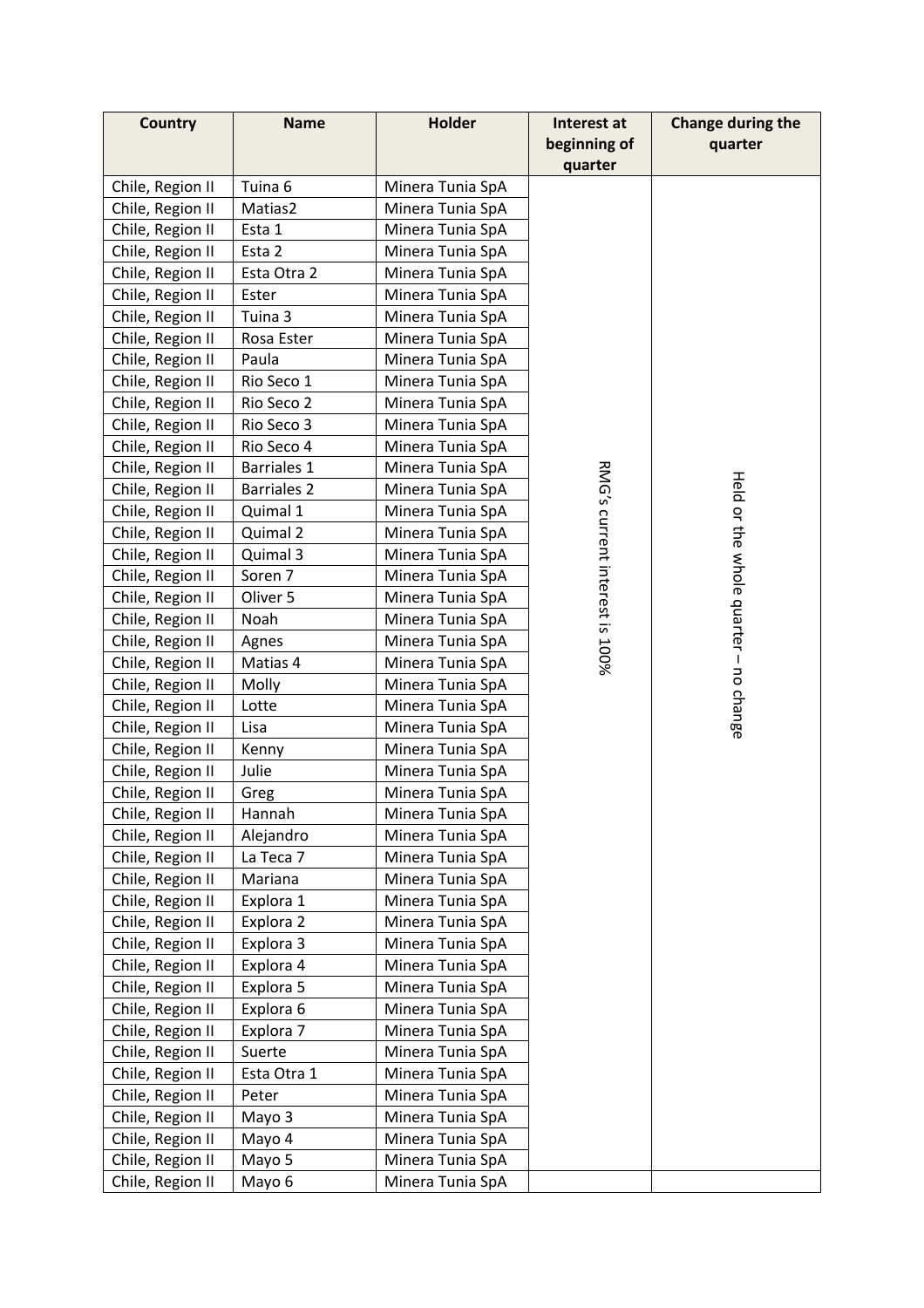| <b>Country</b>   | <b>Name</b>  | Holder           | Interest at                    | Change during the                     |
|------------------|--------------|------------------|--------------------------------|---------------------------------------|
|                  |              |                  | beginning of                   | quarter                               |
|                  |              |                  | quarter                        |                                       |
| Chile, Region II | Mayo 7       | Minera Tunia SpA |                                |                                       |
| Chile, Region II | Santa Rosa 2 | Minera Tunia SpA |                                |                                       |
| Chile, Region II | Abril 1      | Minera Tunia SpA |                                |                                       |
| Chile, Region II | Abril 2      | Minera Tunia SpA |                                |                                       |
| Chile, Region II | Abril 3      | Minera Tunia SpA |                                |                                       |
| Chile, Region II | Abril 4      | Minera Tunia SpA |                                |                                       |
| Chile, Region II | Abril 5      | Minera Tunia SpA |                                |                                       |
| Chile, Region II | Abril 6      | Minera Tunia SpA |                                |                                       |
| Chile, Region II | Febrero 1    | Minera Tunia SpA |                                |                                       |
| Chile, Region II | Febrero 2    | Minera Tunia SpA |                                |                                       |
| Chile, Region II | Febrero 3    | Minera Tunia SpA |                                |                                       |
| Chile, Region II | Febrero 4    | Minera Tunia SpA |                                |                                       |
| Chile, Region II | Febrero 5    | Minera Tunia SpA |                                |                                       |
| Chile, Region II | Febrero 6    | Minera Tunia SpA |                                |                                       |
| Chile, Region II | Febrero 7    | Minera Tunia SpA |                                |                                       |
| Chile, Region II | Marzo 1      | Minera Tunia SpA |                                |                                       |
| Chile, Region II | Marzo 2      | Minera Tunia SpA |                                |                                       |
| Chile, Region II | Marzo 3      | Minera Tunia SpA |                                |                                       |
| Chile, Region II | Marzo 4      | Minera Tunia SpA |                                |                                       |
| Chile, Region II | Marzo 5      | Minera Tunia SpA | RMG's current interest is 100% | Held or the whole quarter - no change |
| Chile, Region II | Marzo 6      | Minera Tunia SpA |                                |                                       |
| Chile, Region II | Marzo 7      | Minera Tunia SpA |                                |                                       |
| Chile, Region II | Marzo 8      | Minera Tunia SpA |                                |                                       |
| Chile, Region II | Marzo 9      | Minera Tunia SpA |                                |                                       |
| Chile, Region II | Marzo 10     | Minera Tunia SpA |                                |                                       |
| Chile, Region II | Marzo 11     | Minera Tunia SpA |                                |                                       |
| Chile, Region II | Marzo 12     | Minera Tunia SpA |                                |                                       |
| Chile, Region II | Marzo 13     | Minera Tunia SpA |                                |                                       |
| Chile, Region II | Marzo 14     | Minera Tunia SpA |                                |                                       |
| Chile, Region II | Marzo 15     | Minera Tunia SpA |                                |                                       |
| Chile, Region II | Marzo 16     | Minera Tunia SpA |                                |                                       |
| Chile, Region II | Marzo 17     | Minera Tunia SpA |                                |                                       |
| Chile, Region II | Marzo 18     | Minera Tunia SpA |                                |                                       |
| Chile, Region II | Marzo 19     | Minera Tunia SpA |                                |                                       |
| Chile, Region II | Marzo 20     | Minera Tunia SpA |                                |                                       |
| Chile, Region II | Marzo 21     | Minera Tunia SpA |                                |                                       |
| Chile, Region II | Junio        | Minera Tunia SpA |                                |                                       |
| Chile, Region II | Rob          | Minera Tunia SpA |                                |                                       |
| Chile, Region II | Andrew       | Minera Tunia SpA |                                |                                       |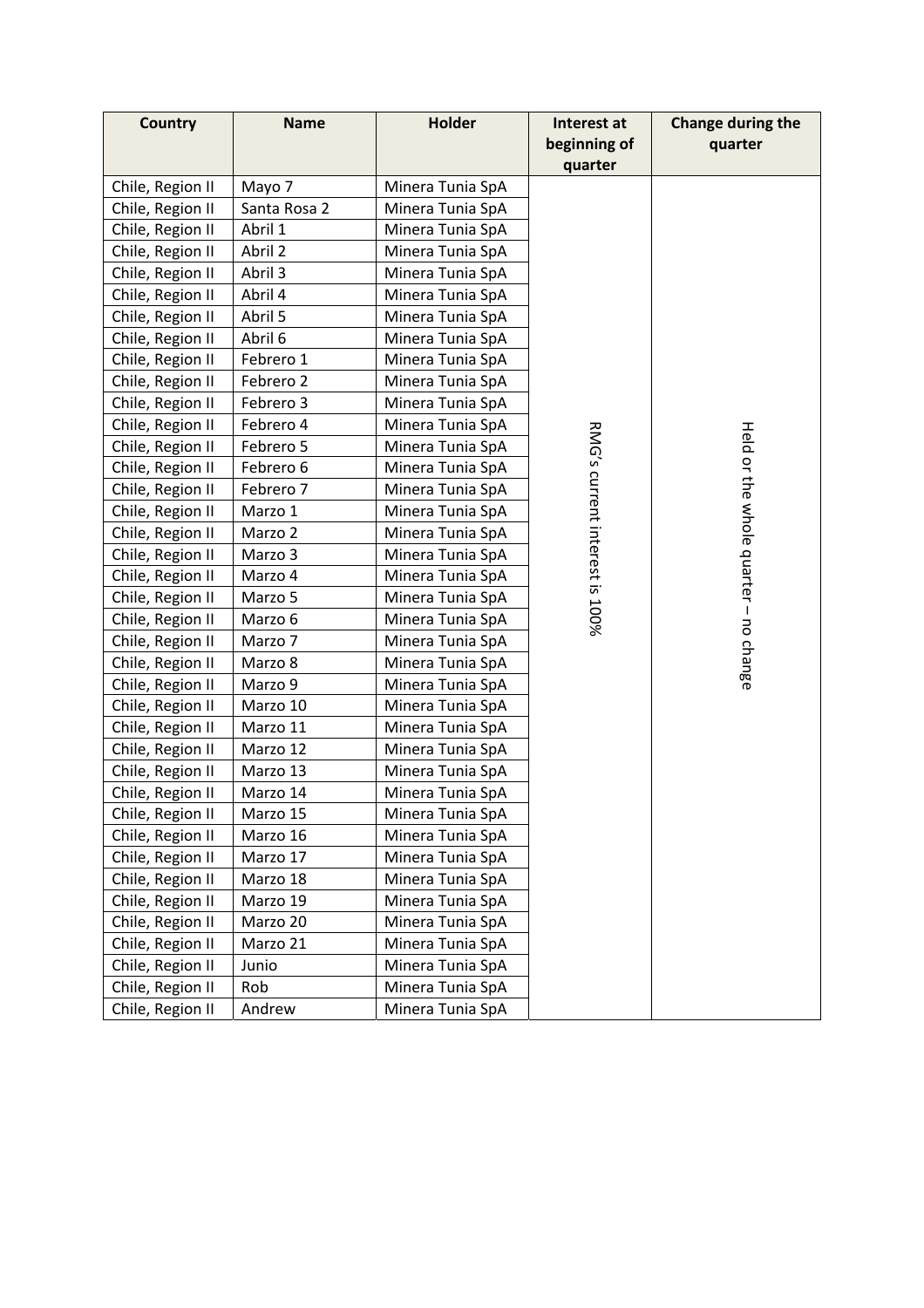*Rule 5.3*

# **Appendix 5B**

## **Mining exploration entity quarterly report**

Introduced 01/07/96 Origin Appendix 8 Amended 01/07/97, 01/07/98, 30/09/01, 01/06/10, 17/12/10

|  | Name of entity |
|--|----------------|
|  |                |

## RMG LIMITED

51 065 832 377 31 March 2016

ABN Quarter ended ("current quarter")

## **Consolidated statement of cash flows**

|            |                                                    | Current quarter | Year to date |
|------------|----------------------------------------------------|-----------------|--------------|
|            | Cash flows related to operating activities         | $A'$ ooo        | (9 months)   |
|            |                                                    |                 | $A'$ 000     |
| 1.1        | Receipts from product sales and related<br>debtors |                 |              |
| 1,2        | Payments for $(a)$ exploration &<br>evaluation     | (46)            | (248)        |
|            | development<br>(b)                                 |                 |              |
|            | production<br>(c)                                  |                 |              |
|            | administration<br>(d)                              | (48)            | (174)        |
| 1.3        | Dividends received                                 |                 |              |
| 1.4        | Interest and other items of a similar nature       |                 |              |
|            | received                                           |                 |              |
| 1.5<br>1.6 | Interest and other costs of finance paid           |                 |              |
|            | Income taxes paid<br>Other (Government Grant)      |                 |              |
| 1.7        |                                                    |                 |              |
|            | <b>Net Operating Cash Flows</b>                    | (94)            | (422)        |
|            |                                                    |                 |              |
|            | Cash flows related to investing activities         |                 |              |
| 1.8        | Payment for purchases of: $(a)$<br>prospects       |                 |              |
|            | equity investments<br>(b)                          |                 |              |
|            | (c)<br>other fixed assets                          |                 |              |
| 1.9        | Proceeds from sale of:<br>(a) prospects            |                 |              |
|            | equity investments<br>(b)                          |                 |              |
|            | other fixed assets<br>(c)                          |                 |              |
| 1.10       | Loans to other entities                            |                 |              |
| 1.11       | Loans repaid by other entities                     |                 |              |
| 1.12       | Other (provide details if material)                |                 |              |
|            |                                                    |                 |              |
|            | Net investing cash flows                           |                 |              |
| 1.13       | Total operating and investing cash flows           |                 |              |
|            | (carried forward)                                  | (94)            | (422)        |

<sup>+</sup> See chapter 19 for defined terms.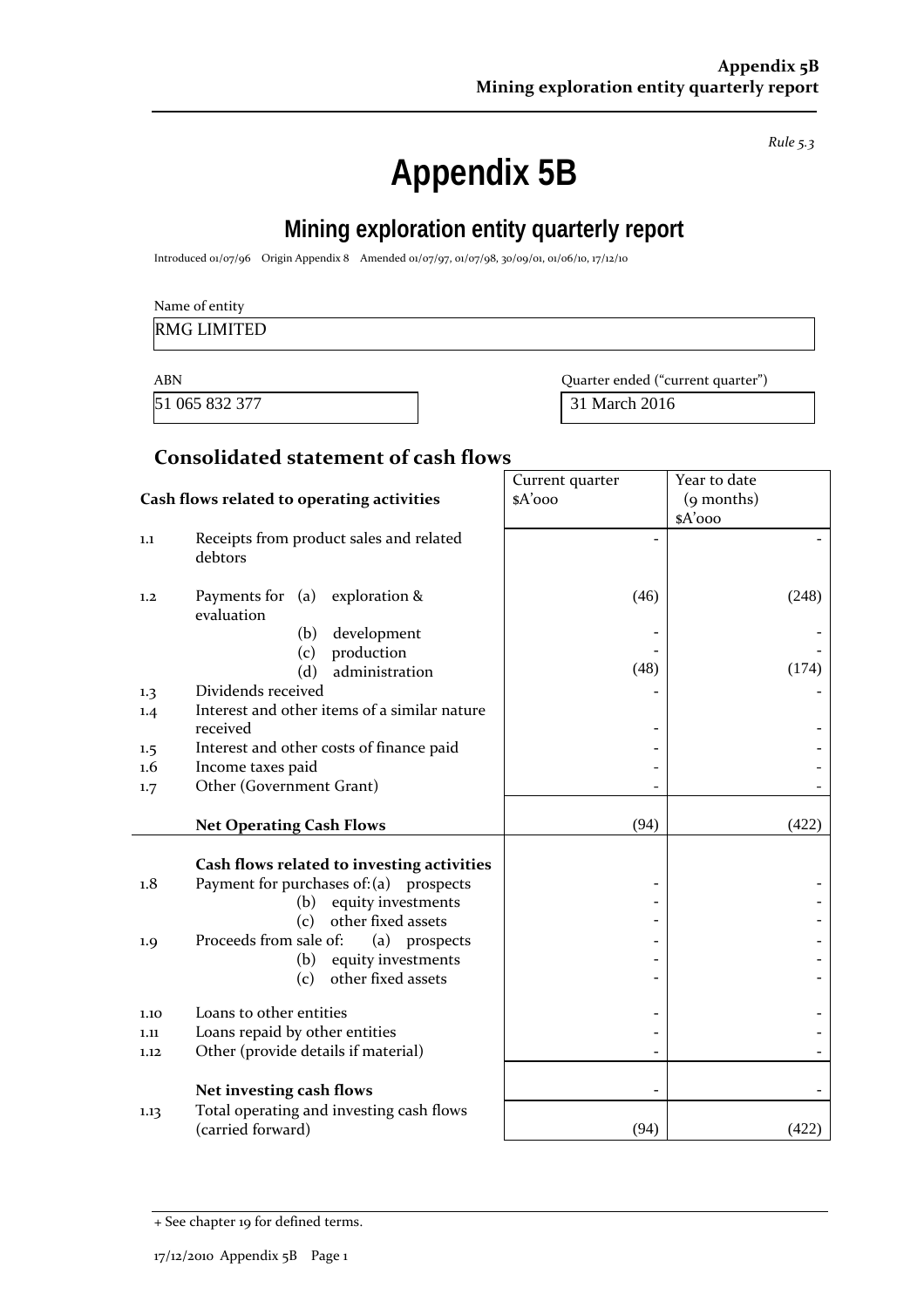| 1.13 | Total operating and investing cash flows      |      |       |
|------|-----------------------------------------------|------|-------|
|      | (brought forward)                             | (94) | (422) |
|      |                                               |      |       |
|      |                                               |      |       |
|      | Cash flows related to financing activities    |      |       |
| 1.14 | Proceeds from issues of shares, options, etc. | -    |       |
| 1.15 | Proceeds from sale of forfeited shares        |      |       |
| 1.16 | Proceeds from borrowings                      | 68   | 381   |
| 1.17 | Repayment of borrowings (Conversion of        |      |       |
|      |                                               |      |       |
|      | convertible note)                             |      |       |
|      |                                               |      |       |
| 1.18 | Dividends paid                                |      |       |
| 1.19 | Other (costs of funds raised)                 |      |       |
|      |                                               |      |       |
|      | Net financing cash flows                      | 68   | 381   |
|      |                                               |      |       |
|      |                                               | (26) | (41)  |
|      | Net increase (decrease) in cash held          |      |       |
|      |                                               |      |       |
| 1.20 | Cash at beginning of quarter/year to date     | 31   | 46    |
| 1.21 | Exchange rate adjustments to item 1.20        |      |       |
|      |                                               |      |       |
| 1.22 | Cash at end of quarter                        | 5    | 5     |
|      |                                               |      |       |

## **Payments to directors of the entity and associates of the directors Payments to related entities of the entity and associates of the related entities**

|      |                                                                  | Current quarter<br>$A'$ 000 |
|------|------------------------------------------------------------------|-----------------------------|
| 1.23 | Aggregate amount of payments to the parties included in item 1.2 |                             |
| 1.24 | Aggregate amount of loans to the parties included in item 1.10   |                             |

#### 1.25 Explanation necessary for an understanding of the transactions

1.23 Salaries, directors fees and consultants fees paid to directors

## **Non‐cash financing and investing activities**

2.1 Details of financing and investing transactions which have had a material effect on consolidated assets and liabilities but did not involve cash flows

Nil

2.2 Details of outlays made by other entities to establish or increase their share in projects in which the reporting entity has an interest

Nil

<sup>+</sup> See chapter 19 for defined terms.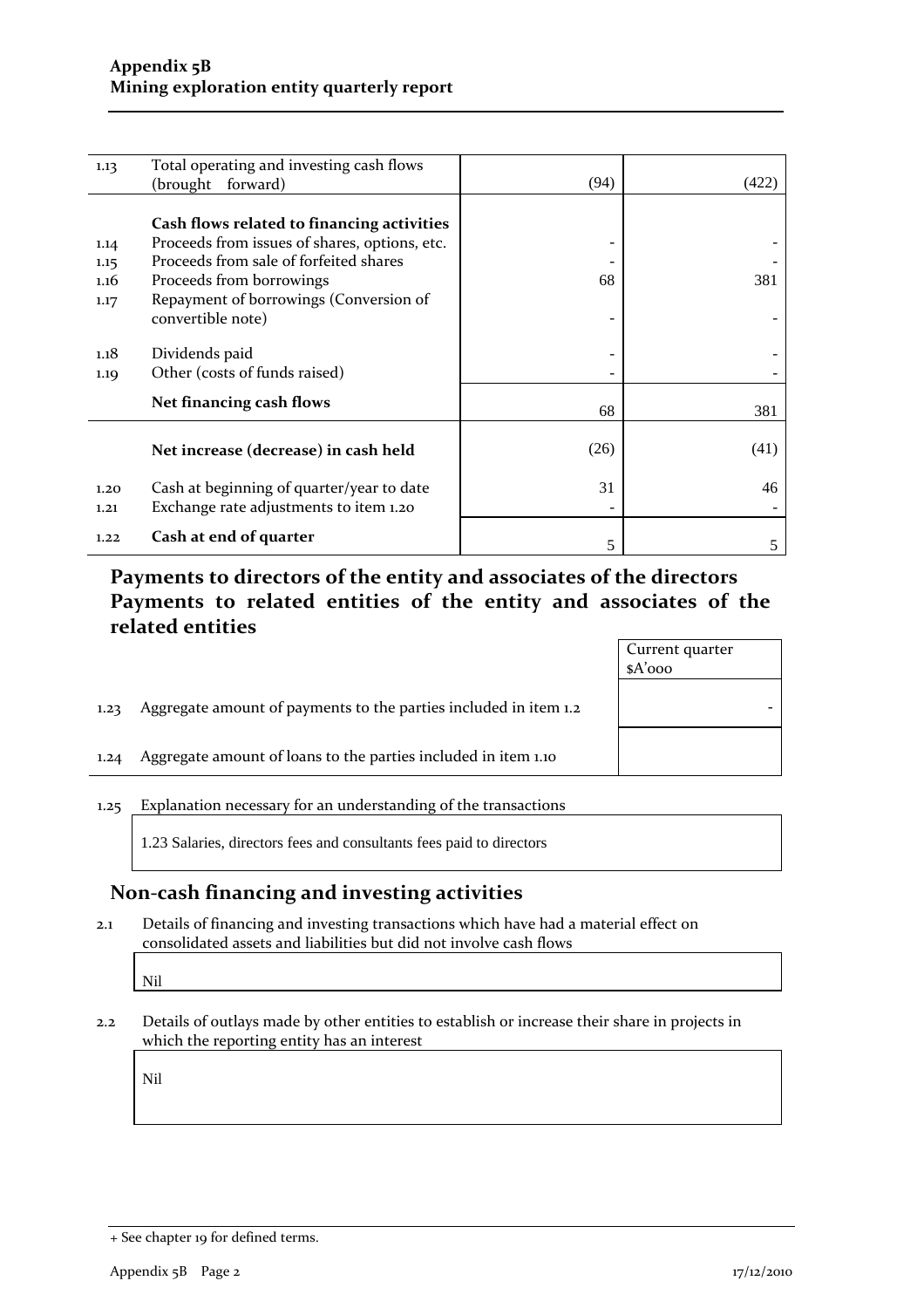$\overline{\phantom{a}}$ 

## **Financing facilities available**

*Add notes as necessary for an understanding of the position.*

|     |                             | Amount available<br>$A'$ 000 | Amount used<br>$A'$ 000 |  |
|-----|-----------------------------|------------------------------|-------------------------|--|
| 3.1 | Loan facilities             | 146                          |                         |  |
| 3.2 | Credit standby arrangements |                              |                         |  |

## **Estimated cash outflows for next quarter**

|     |                            | $A'$ 000 |
|-----|----------------------------|----------|
| 4.1 | Exploration and evaluation | (60)     |
| 4.2 | Development                | -        |
| 4.3 | Production                 |          |
| 4.4 | Administration             | (30)     |
|     |                            |          |
|     | <b>Total</b>               | (90)     |

## **Reconciliation of cash**

| Reconciliation of cash at the end of the quarter (as<br>shown in the consolidated statement of cash flows)<br>to the related items in the accounts is as follows. |                                           | Current quarter<br>$A'$ ooo | Previous quarter<br>$A'$ 000 |
|-------------------------------------------------------------------------------------------------------------------------------------------------------------------|-------------------------------------------|-----------------------------|------------------------------|
| 5.1                                                                                                                                                               | Cash on hand and at bank                  | 5                           | 31                           |
| 5.2                                                                                                                                                               | Deposits at call                          |                             |                              |
| 5.3                                                                                                                                                               | Bank overdraft                            |                             |                              |
| 5.4                                                                                                                                                               | Other (provide details)                   |                             |                              |
|                                                                                                                                                                   | Total: cash at end of quarter (item 1.22) | 5                           |                              |

## **Changes in interests in mining tenements**

|     |                                                                        | Tenement<br>reference | Nature of interest<br>(note (2))                | Interest at<br>beginning<br>of quarter | Interest at<br>end of<br>quarter |
|-----|------------------------------------------------------------------------|-----------------------|-------------------------------------------------|----------------------------------------|----------------------------------|
| 6.1 | Interests in mining<br>tenements<br>relinquished, reduced<br>or lapsed |                       | Please refer to Quarterly<br>Activities report. |                                        |                                  |
| 6.2 | Interests in mining<br>tenements acquired or<br>increased              |                       |                                                 |                                        |                                  |

<sup>+</sup> See chapter 19 for defined terms.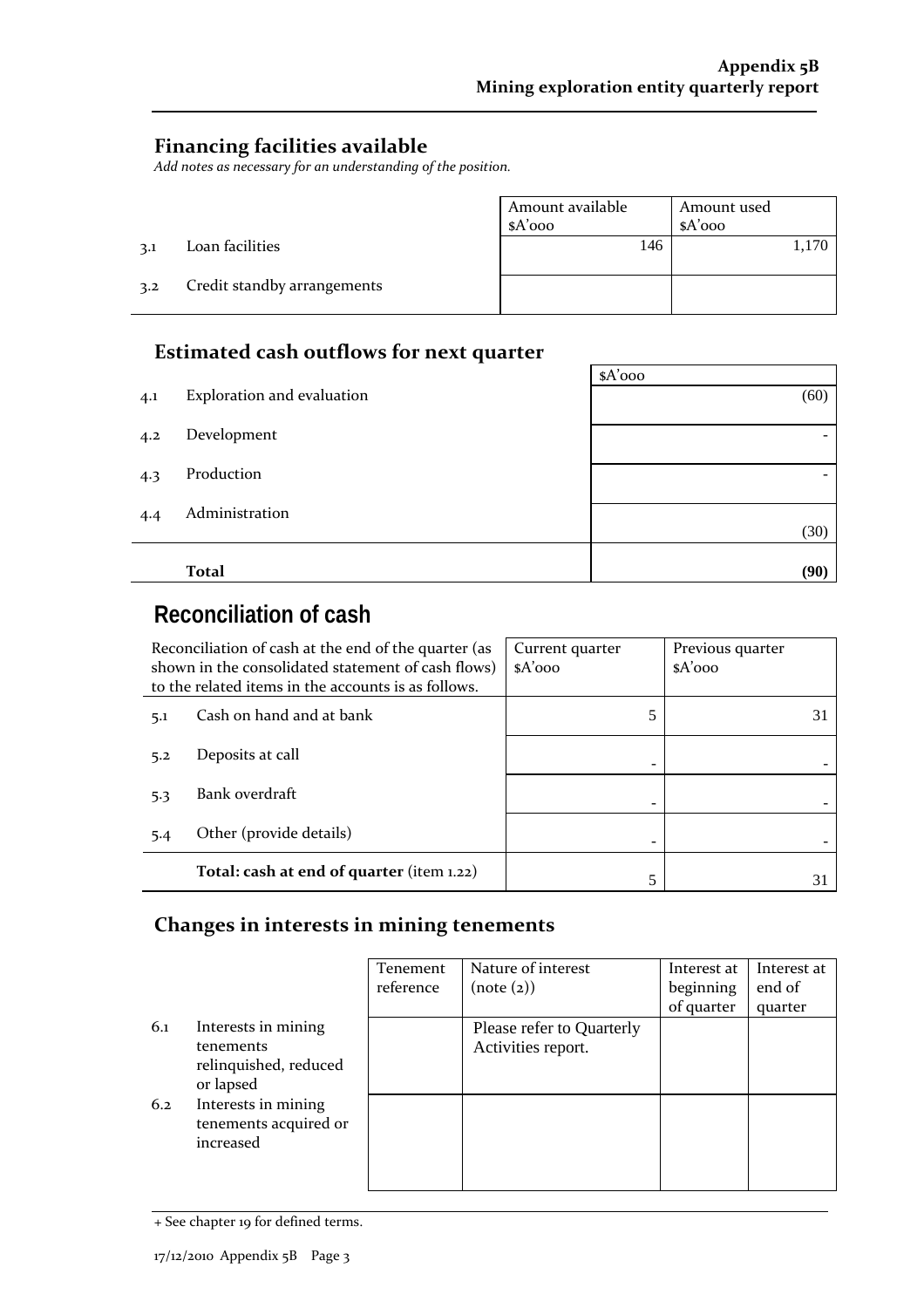## **Issued and quoted securities at end of current quarter**

*Description includes rate of interest and any redemption or conversion rights together with prices and dates.*

|      |                          | Total number         | Number quoted | Issue price per<br>security (see<br>$note$ 3) (cents) | Amount paid up<br>per security (see<br>$note$ 3) (cents) |
|------|--------------------------|----------------------|---------------|-------------------------------------------------------|----------------------------------------------------------|
| 7.1  | Preference               |                      |               |                                                       |                                                          |
|      | <sup>+</sup> securities  |                      |               |                                                       |                                                          |
|      | (description)            |                      |               |                                                       |                                                          |
|      | Changes during           |                      |               |                                                       |                                                          |
| 7.2  | quarter                  |                      |               |                                                       |                                                          |
|      | Increases<br>(a)         |                      |               |                                                       |                                                          |
|      | through issues           |                      |               |                                                       |                                                          |
|      | (b)<br>Decreases         |                      |               |                                                       |                                                          |
|      | through returns of       |                      |               |                                                       |                                                          |
|      | capital, buy-backs,      |                      |               |                                                       |                                                          |
|      | redemptions              |                      |               |                                                       |                                                          |
| 7.3  | +Ordinary                |                      |               |                                                       |                                                          |
|      | securities               | 208,293,930          | 208,293,930   |                                                       |                                                          |
|      |                          |                      |               |                                                       |                                                          |
| 7.4  | Changes during           |                      |               |                                                       |                                                          |
|      | quarter                  |                      |               |                                                       |                                                          |
|      | (a) Increases            |                      |               |                                                       |                                                          |
|      | through issues           |                      |               |                                                       |                                                          |
|      | (b) Decreases            |                      |               |                                                       |                                                          |
|      | through returns of       |                      |               |                                                       |                                                          |
|      | capital, buy-backs       |                      |               |                                                       |                                                          |
| 7.5  | <sup>+</sup> Convertible |                      |               |                                                       |                                                          |
|      | debt securities          |                      |               |                                                       |                                                          |
|      | (description)            |                      |               |                                                       |                                                          |
| 7.6  | Changes during           |                      |               |                                                       |                                                          |
|      | quarter                  |                      |               |                                                       |                                                          |
|      | (a) Increases            |                      |               |                                                       |                                                          |
|      | through issues           |                      |               |                                                       |                                                          |
|      | (b) Decreases            |                      |               |                                                       |                                                          |
|      | through securities       |                      |               |                                                       |                                                          |
|      | matured,                 |                      |               |                                                       |                                                          |
|      | converted                |                      |               |                                                       |                                                          |
| 7.7  | Options                  |                      |               | Exercise price                                        | Expiry date                                              |
|      | (description and         | 303,030<br>2,424,240 |               | 66.0 cents<br>19.8 cents                              | 01 April 2017<br>31 August 2016                          |
|      | conversion factor)       | 58,641,098           |               | 9.9 cents                                             | 31 August 2016                                           |
|      |                          | 24,696,969           |               | 9.9 cents                                             | 31 August 2017                                           |
| 7.8  | <b>Issued during</b>     |                      |               |                                                       |                                                          |
|      | quarter                  |                      |               |                                                       |                                                          |
| 7.9  | <b>Exercised during</b>  |                      |               |                                                       |                                                          |
|      | quarter                  |                      |               |                                                       |                                                          |
| 7.10 | <b>Expired during</b>    |                      |               | $\overline{\phantom{a}}$                              |                                                          |
|      | quarter                  |                      |               |                                                       |                                                          |
| 7.11 | <b>Debentures</b>        |                      |               |                                                       |                                                          |
|      | (totals only)            |                      |               |                                                       |                                                          |
| 7.12 | <b>Unsecured notes</b>   |                      |               |                                                       |                                                          |
|      | (totals only)            |                      |               |                                                       |                                                          |
|      |                          |                      |               |                                                       |                                                          |

<sup>+</sup> See chapter 19 for defined terms.